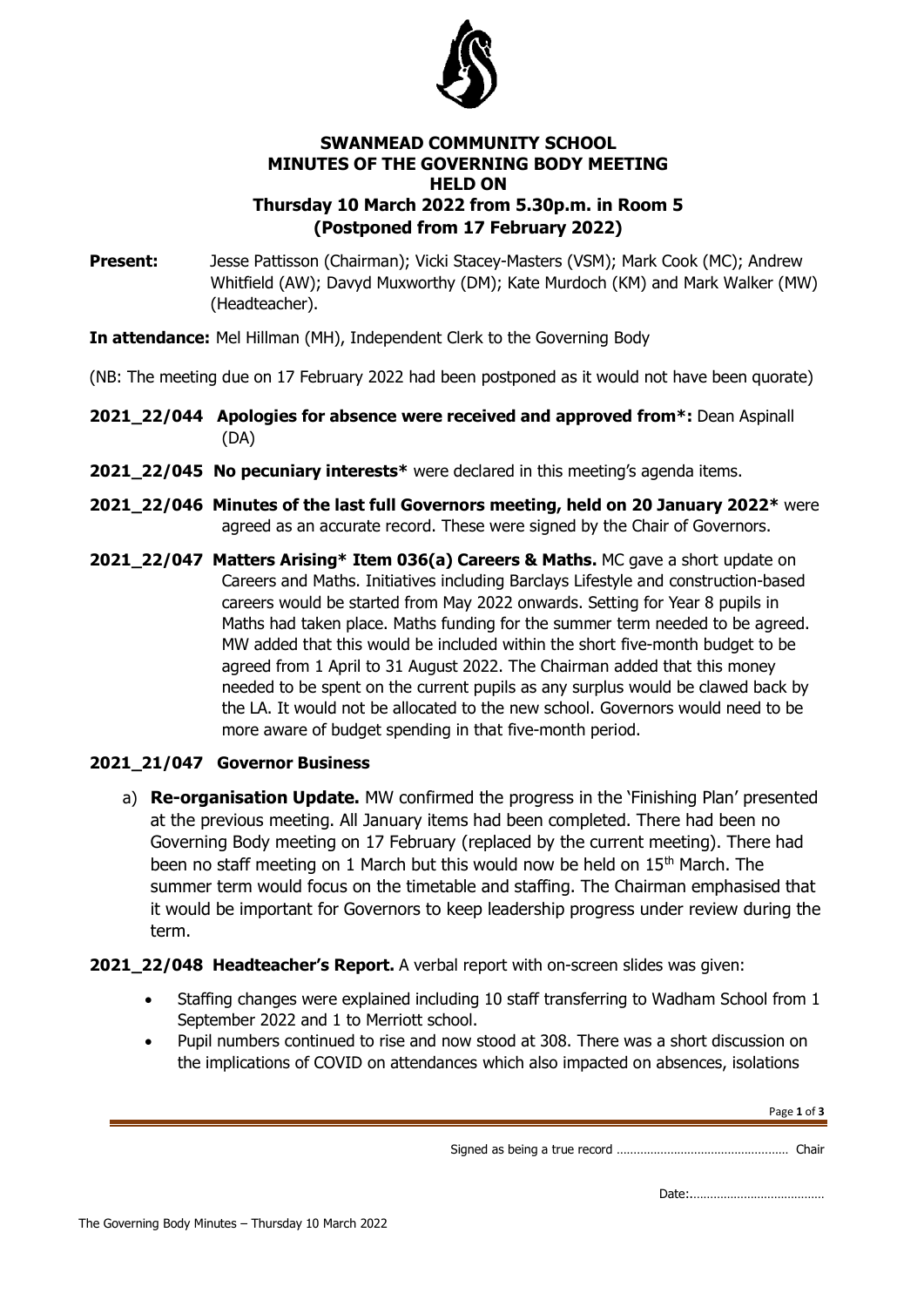

and exclusions. The Headteacher confirmed that there had been no exclusions at Swanmead school in this school year.

- Attendance remained low in certain age groups. The overall attendance was 91.5%. This was slightly down from January. There had been some Omnicom cases and isolations which had impacted on this. It was confirmed that there were currently no staff off school and only two pupils reported. Facemasks were no longer required but wearing of them was still recommended. The isolation period was now a personal choice but all were strongly advised to adhere to guidance. Some children were still being tested but there would now be a charge.
- SATS Projections. The projected figures were outlined as:

|         | % Expected | % At Higher Level |
|---------|------------|-------------------|
| Reading | 52%        | 6%                |
| Writing | 48%        | 4%                |
| Maths   | 51%        | 7%                |

Some pupils were still struggling and the school was helping them as best as it could. The Mock tests would be held at the end of March.

- The 2022/23 Budget would be finalised after Easter and presented to the next meeting for approval. The Month 11 Report showed the budget 94% spent. **ACTION:AW**
- The Headteacher invited Governors to a farewell function with staff on 6 April 2022.

### **2021\_22/049 SEND**

There was report at this meeting.

#### **2021\_22/050 Safeguarding**

MW had circulated the Safeguarding Audit prior to the meeting. The scoring had shown the school at 98% compliant. The shortfall related to safeguarding training of the Safeguarding Governor. MW felt this could be covered with trained Governors from the new school and that the school was in a good position.

#### **2021\_22/051 Health & Safety**

There was no report.

#### **2021\_22/052 Policies**

There were no policies for review.

#### **2021\_2022/053 Dates Future Meetings**

After a brief discussion it was agreed that the next meeting would be held on:

Thursday 12 May 2022 from 5.30pm in Room 5.

Page **2** of **3**

Signed as being a true record …………………………………………… Chair

Date:.…………………………………